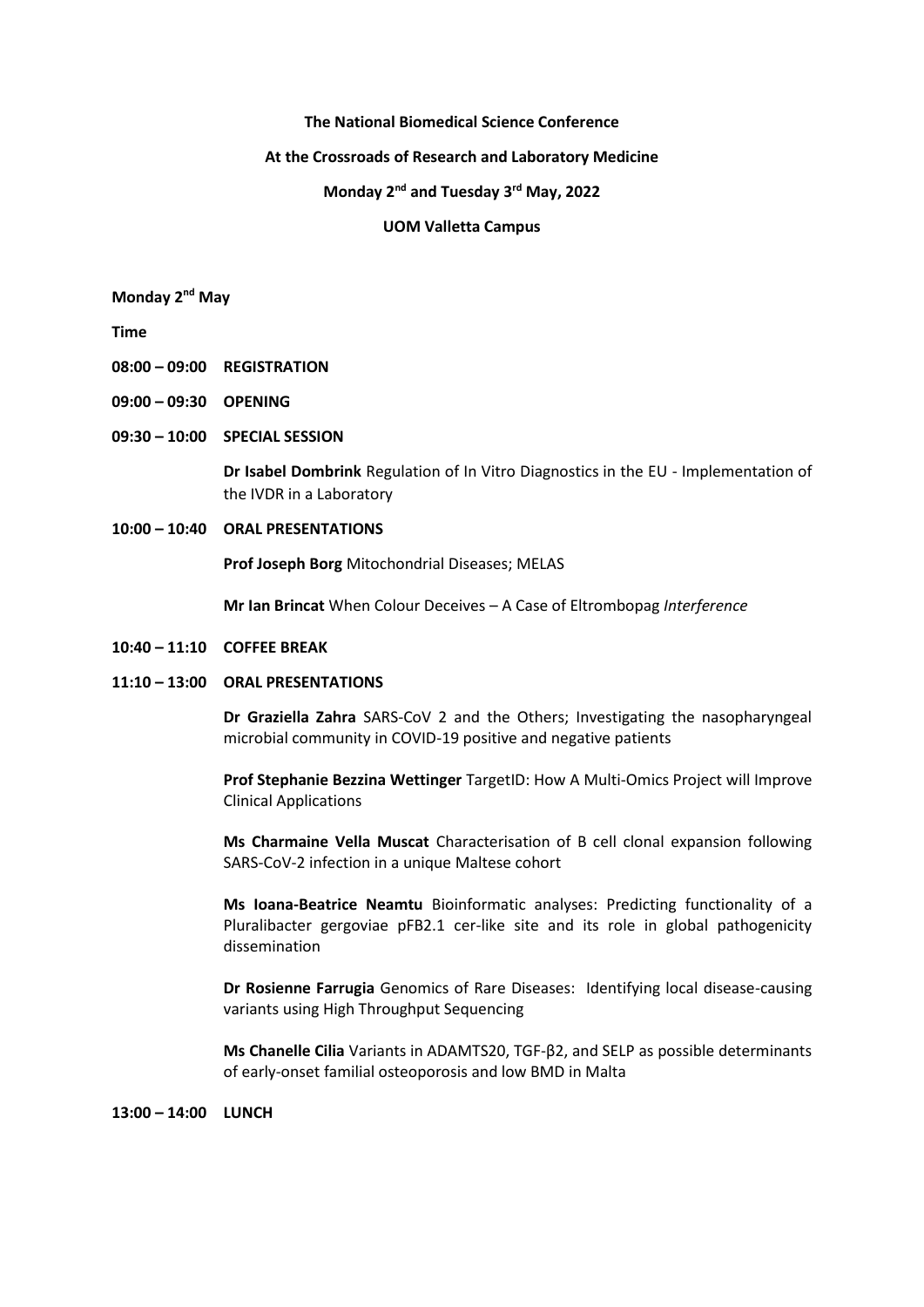#### **14:00 – 15:15 ORAL PRESENTATIONS**

**Mr Nicholas Caruana Pedersen** Optimising Methods for Stem Cell Factor Production Using an In Vitro Cell Culture System

**Ms Sephora Camilleri** Promoter Assays of the Human KLF1 gene

**Ms Rebecca Mohnani** Optimising methods for the in vitro production of red blood cells from human peripheral blood

**Ms Janine Saccasan** A comparison between the detection rates of pathogens causing sepsis in paediatric cases up to one year of age via conventional blood culture methods and real-time polymerase chain reaction assay

# **15:15 – 15:30 POSTER SESSION**

**Dr Tessabelle Sultana Evans** Gastrointestinal Multiplex PCR: Exploring prevalence of Dientamoeba fragilis in Malta.

**Ms Marichela Schembri** WGS Uncovers novel gene variants in early-onset familial osteoporosis in Malta

**Mr Mark Joseph Sultana** Optimization of Anti-retroviral Therapy - The Role of Pharmacogenetics in HIV Treatment

**Ms Rosann Zammit Cassar** Mycoplasma genitalium: Prevalence, Macrolide Resistance and Impact on Clinical Outcomes.

#### **15:30 – 16:00 COFFEE BREAK**

## **16:00 – 16:30 KEYNOTE SPEAKER**

**Prof Christopher Mason** Human multiomic adaptations to spaceflight and implications for Mars missions

# **Tuesday 3rd May**

**Time**

- **08:00 – 08:30 REGISTRATION**
- **08:30 – 09:00 KEYNOTE SPEAKER**

**Prof Charles Savona Ventura** The History of Biomedical Chemistry in Malta

## **09:00 – 10:15 ORAL PRESENTATIONS**

**Ms Roberta Camilleri** Blastic plasmacytoid dendritic cell neoplasm with bone marrow involvement: Case Report

**Ms Charlene Busuttil** Pan-TRK Immunohistochemistry in a Secretory Carcinoma of the Salivary Gland: A Case Report